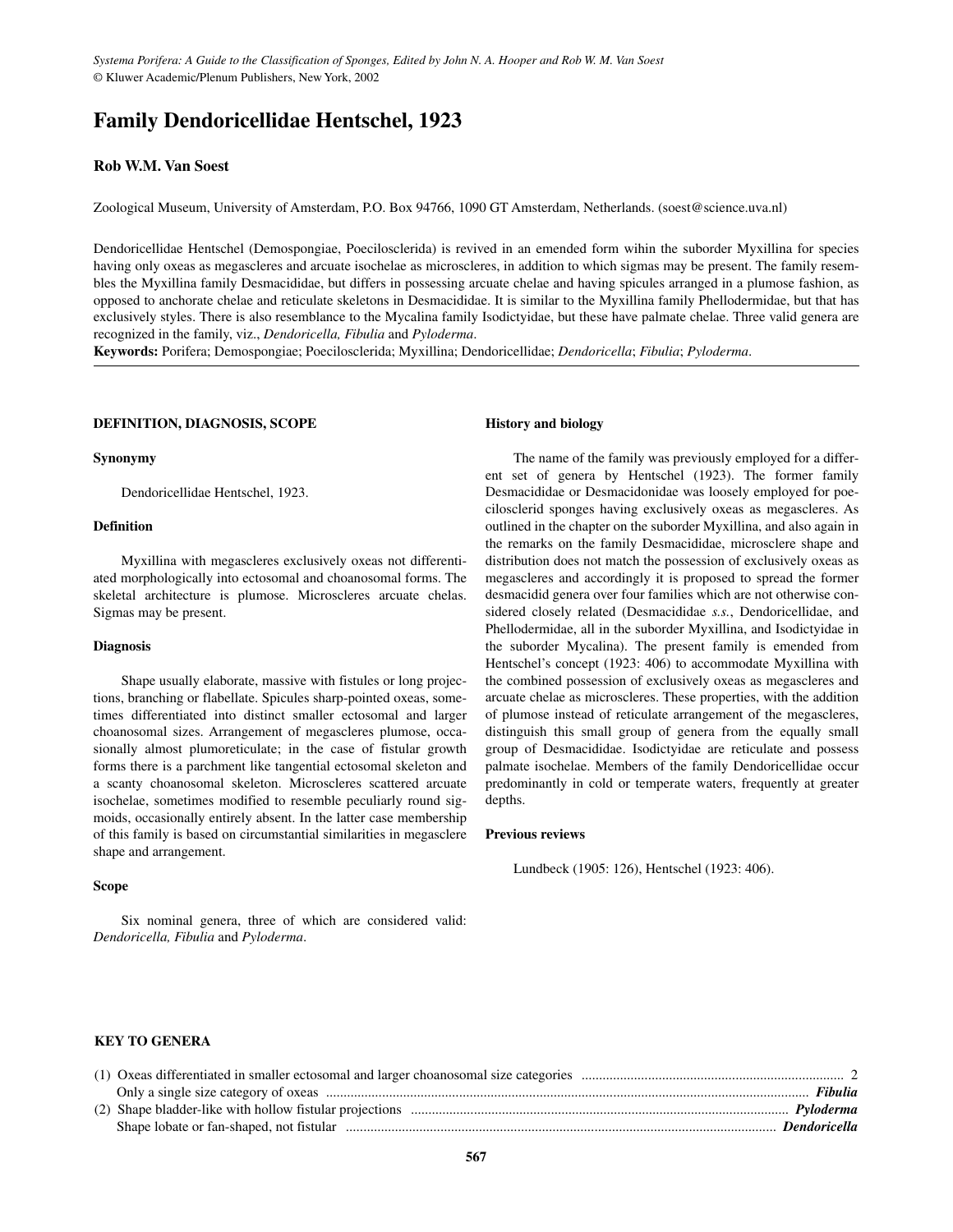

**Fig. 1.** A, *Dendoricella rhopalum* Lundbeck (1905), drawing of shape and spicules reproduced from his pl. IV figs 4–5, pl. XIV fig. 1 (scales see text). B–E, *Fibulia carnosa* Carter (1886). B, drawing of skeleton and spicules made from a slide of the holotype. C, holotype (scale 1 cm). D–E, SEM photos of spicules made from the type (scale  $1 \mu m$ ).

#### *DENDORICELLA* **LUNDBECK, 1905**

**Synonymy**

*Dendoricella* Lundbeck, 1905: 127.

## **Type species**

*Dendoricella rhopalum* Lundbeck, 1905: 127 (by subsequent designation; de Laubenfels, 1936a: 53).

# **Definition**

Dendoricellidae with size differentiation in megascleres: smaller ectosomal oxeas, and larger choanosomal oxeas forming dendritic tracts; microscleres are arcuate isochelae of normal shape, and sometimes sigmas (absent in the type species).

#### **Diagnosis**

Flabellate or club-shaped sponges with irregular surface. Smaller oxeas concentrated at the surface in bouquets. Choanosomal skeleton dendritic-plumose, consisting of bundles of spicules larger than those of the surface. Not clearly reticulated although spicule tracts may be connected. Microscleres arcuate isochelae and sigmas (may be absent).

#### **Description of type species**

*Dendoricella rhopalum* Lundbeck, 1905 (Fig. 1A).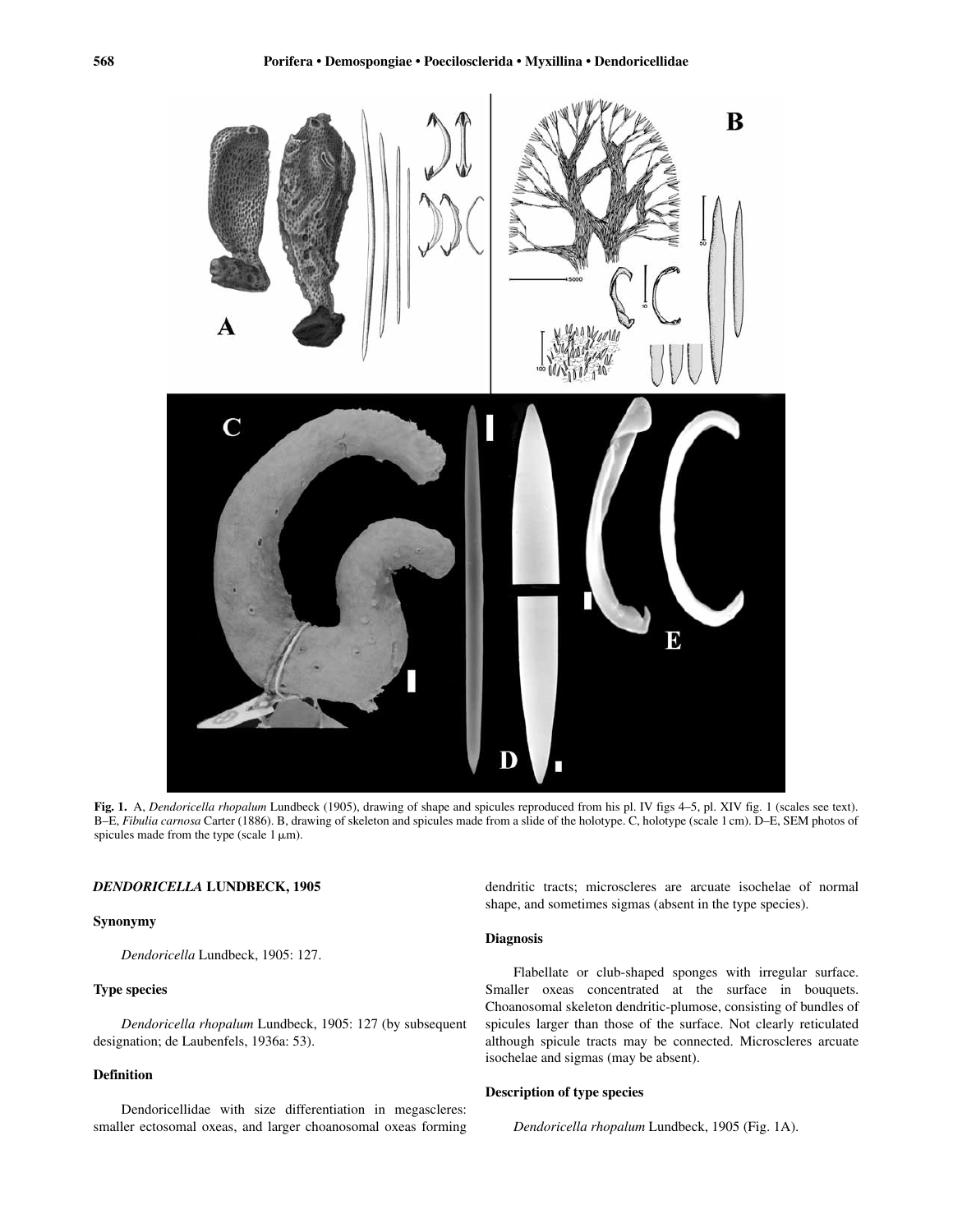*Synonymy. Dendoricella rhopalum* Lundbeck, 1905: 127, pl. IV figs 4–5, pl. XIV fig. 1.

#### *Material examined.* None.

*Description (from Lundbeck, 1905).* This is a club-shaped to stalked-flabellate species (Fig. 1A). Live colouration unknown. Skeleton a plumose-dendritic system of bundles of oxeas. These are apparently divisible in oxea-like tornotes of the surface smaller than the choanosomal oxeas, but morphologically they are similar. Spicules, ectosomal oxeas,  $340-429 \times 7-11 \,\mu m$ , choanosomal oxeas,  $680 - 980 \times 14 - 22 \mu m$ . Microscleres normal-shaped arcuate isochelae and thin growth forms resembling sigmas,  $34-43 \mu m$ . Distribution and ecology. Denmark Strait, between Iceland and Greenland, deep water, 2000–3000 m.

*Remarks.* The genus is close to *Pyloderma*, differing primarily in the non-fistular habit and punctate surface characters, whereas *Pyloderma* has a parchment-like surface skeleton and bears fistules. Several of the species assigned to *Dendoricella* by Lundbeck (1905: 127) are no longer considered related (*Crella schmidti* and *Damiria cavernosa* belong to *Lissodendoryx*), but other species of Lundbeck's list appear to be good members of *Dendoricella*, viz., *Desmacidon abyssi* Topsent (1904b: 204) and *Dendoricella obesichela* Lundbeck (1905: 130). The latter has sigmas in addition to the arcuate chelae. Several other *Dendoricella* may hide under the genus name *Isodictya*, a genus with palmate chelae and reticulate skeleton.

#### *FIBULIA* **CARTER, 1886**

#### **Synonymy**

*Fibulia* Carter, 1886: 51. *Plumocolumella* Burton, 1929a: 424. *Xytopsaga* de Laubenfels, 1936a: 54.

#### **Type species**

*Fibulia carnosa* Carter, 1886: 51 (by monotypy).

## **Definition**

Desmacididae with a plumose or confused skeleton of multispicular tracts; microscleres arcuate or reduced isochelae.

#### **Diagnosis**

Massive; ectosomal skeleton regularly reticulate composed of the same spicules as in the choanosomal skeleton, and with brushes of spicules protruding through the surface; choanosomal skeleton plumose or thoroughly confused, with curved or sinuous primary spongin fibres interconnected frequently by smaller secondary fibres, both cored by bundles of small thin oxeas or oxeotes ascending to surface and producing plumose dermal brushes, no echinating spicules; microscleres are arcuate or irregularly unguiferate isochelae and sigmas. Half a dozen species.

#### **Description of type species**

*Fibulia carnosa* Carter, 1886 (Fig. 1B–E).

*Synonymy. Fibulia carnosa* Carter, 1886: 51; *Plumocolumella carnosa*; Burton, 1929a: 424.

*Material examined.* Holotype: BMNH 1886.12.15.71; slide BMNH 1902.10.18.36 – labeled as "*Desmacidon carnosa*", South Australia.

*Description.* Cylindrical, thickly ramose or massively digitate sponges with slippery smooth surface (Fig. 1C). Size up to 15 cm long. Scattered oscules on slightly raised papillae. Consistency solid, fleshy. Colour dark red (beige in alcohol). Skeleton (Fig. 1B) at the surface consists of evenly distributed brushes of oxeas surrounding the pores. Interiorly there is an axial, massively developed system of spicule columns, up to 1 mm in diameter, branching off and thinning out to spicule tracts of less than  $20 \mu m$  diameter towards the surface, where they fan out to form the ectosomal brushes. The fibre system is dendritic-plumose, with few anastomoses. Spicules (Fig. 1B, D–E), oxeas of variable size and endings, tending to be smaller at the surface but there are no clearly different size categories,  $155-245 \times 10-15 \,\mu \text{m}$ ; microscleres peculiarly reduced, sigmiform chelae (Fig. 1E), occasionally with unequal endings,  $8-15 \mu m$ . Distribution and ecology. South Australia, shallow water, 9–33 m.

*Remarks.* The nomenclatorial confusion over this genus was resolved by Hechtel (1965) and Hartman (1967). In summary, the confusion stems from the fact that Burton (1929a: 424) assumed that *Fibulia* was a misprint for Carter's (1882b) genus *Fibularia*, established for *Fibularia massa*. Later (1936: 142), Burton admitted that the evidence for that assumption was lacking and thus that *Fibulia* should be reinstated with *Plumocolumella* as objective (or homotypic) synonym, both having the same species as the type. Remarkably, he ignored this decision a few years later and used *Plumocolumella* again (Burton, 1938: 11). De Laubenfels (1936a: 51) independently assumed that *Fibulia* was intended as a replacement name for *Fibularia* Carter (1882b), since that was preoccupied by the echinoid genus *Fibularia* Lamarck (1815), a fact established by Vosmaer (1887). De Laubenfels (1936a) unfortunately assumed *Fibulia* to have *massa* as the type, despite the fact that Carter (1886) did not give any indication that he was aware of the preoccupation or that he intended his name as a replacement. Since *carnosa* is the only species mentioned when *Fibulia* was used for the first time, it is firmly established as the type species. *Fibulia* is similar to *Desmacidon* in having the oxeote tornotes as structural megascleres arranged in a system of spicule tracts. The genera differ in the shape of the isochelae (anchorate in *Desmacidon*) and skeletal architecture (reticulate in *Desmacidon*). The two are here considered only distantly related.

De Laubenfels (1936a: 54) erected the genus *Xytopsaga* for type species *Plumocolumella myxilloides* Burton (1929a: 288) (by original designation). The holotype BMNH 1928.2.15.321, and an additional specimen BMNH 1928.2.15.788 and one slide BMNH 1928.2.15.788a, from the Falkland Islands, 81–267 m, were examined. This is an erect arborescent sponge, with flattened anastomosing branches, with smooth surface, but showing numerous scattered circular depressions. The skeleton of this species is similar to that of *Fibulia carnosa*, with oxeas  $248-333 \times 5-8 \,\mu \text{m}$ , arranged in irregular wispy bundles ending in surface brushes. It differs from *F. carnosa* in having normal arcuate isochelae, 26–33  $\mu$ m, instead of reduced chelae. In view of the great similarity in structure and further spiculation, the chelae of *Fibulia* are here considered highly deformed arcuate isochelae. A further species to be allocated is *Fibulia anchorata* (Carter, 1881b: 382, pl. XVIII fig. 3, as *Axos*). The holotype and two paratype specimens together labeled as BMNH 1871.5.12.34, the former from South Australia, the latter from South Africa, were examined. This species has oxeas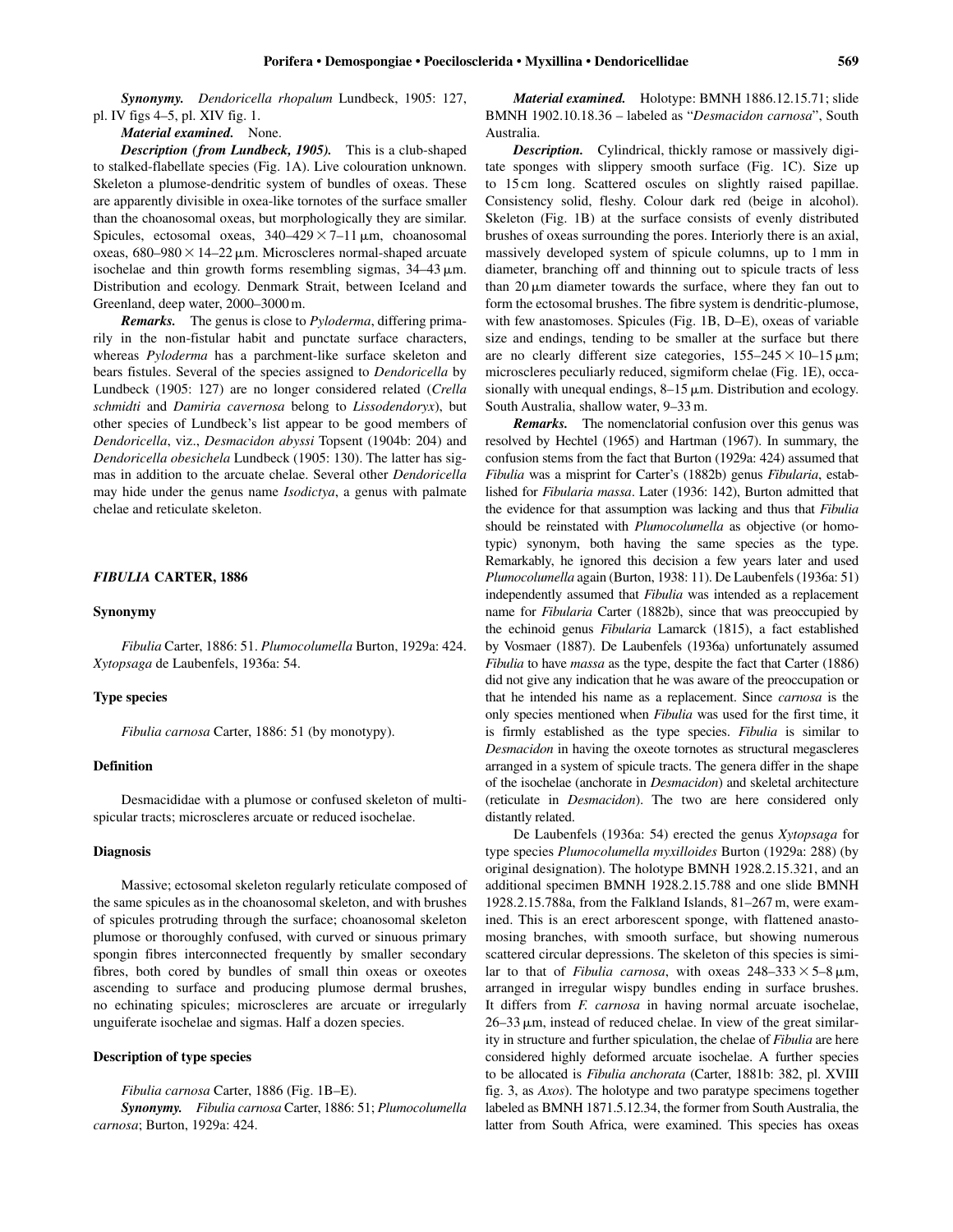

**Fig. 2.** *Pyloderma* spp. A–B, *Pyloderma latrunculioides* (Ridley & Dendy, 1887 as *Halichondria*). A, photo of lectotype (scale 1 cm). B, drawings of habit, detail of papilla, ectosomal skeleton and spicules reproduced from Ridley & Dendy (1887, pl. I fig.5, pl. II fig. 1, pl. XLVI fig. 5) (scales see text). C–E, *Pyloderma demonstrans* Dendy (1924). C, drawings of habit and spicules reproduced from Dendy (1924, pl. IX fig. 4, pl. XV figs 22–23) (scales see text). D–E, SEM photos of spicules made from the type (scale D left,  $100 \,\mu m$ ; D right and E,  $10 \,\mu m$ ).

approximately  $300 \times 12 \mu m$  and unguiferate chelae,  $15-20 \mu m$ . Hooper & Wiedenmayer (1994: 303) list an additional four species from South Australia.

## *PYLODERMA* **KIRKPATRICK, 1907**

#### **Synonymy**

*Pyloderma* Kirkpatrick, 1907a. *Manawa* Bergquist & Fromont, 1988: 52.

# **Type species**

*Halichondria latrunculioides* Ridley & Dendy, 1886: 326 (by subsequent designation; de Laubenfels, 1936a: 72).

## **Definition**

Dendoricellidae with fistular shape.

## **Diagnosis**

Fistular, smaller and larger oxeas of same shape. Type species lacks chelae, but a second species, with similar shape, identical oxeas, shape and size, has arcuate chelae. At least 2 species.

#### **Description of type species**

*Pyloderma latrunculioides*(Ridley & Dendy, 1886) (Fig. 2A–B). *Synonymy. Halichondria latrunculioides* Ridley & Dendy, 1886: 326; Ridley & Dendy, 1887: 6, pl. I fig. 5, pl. II fig. 1,